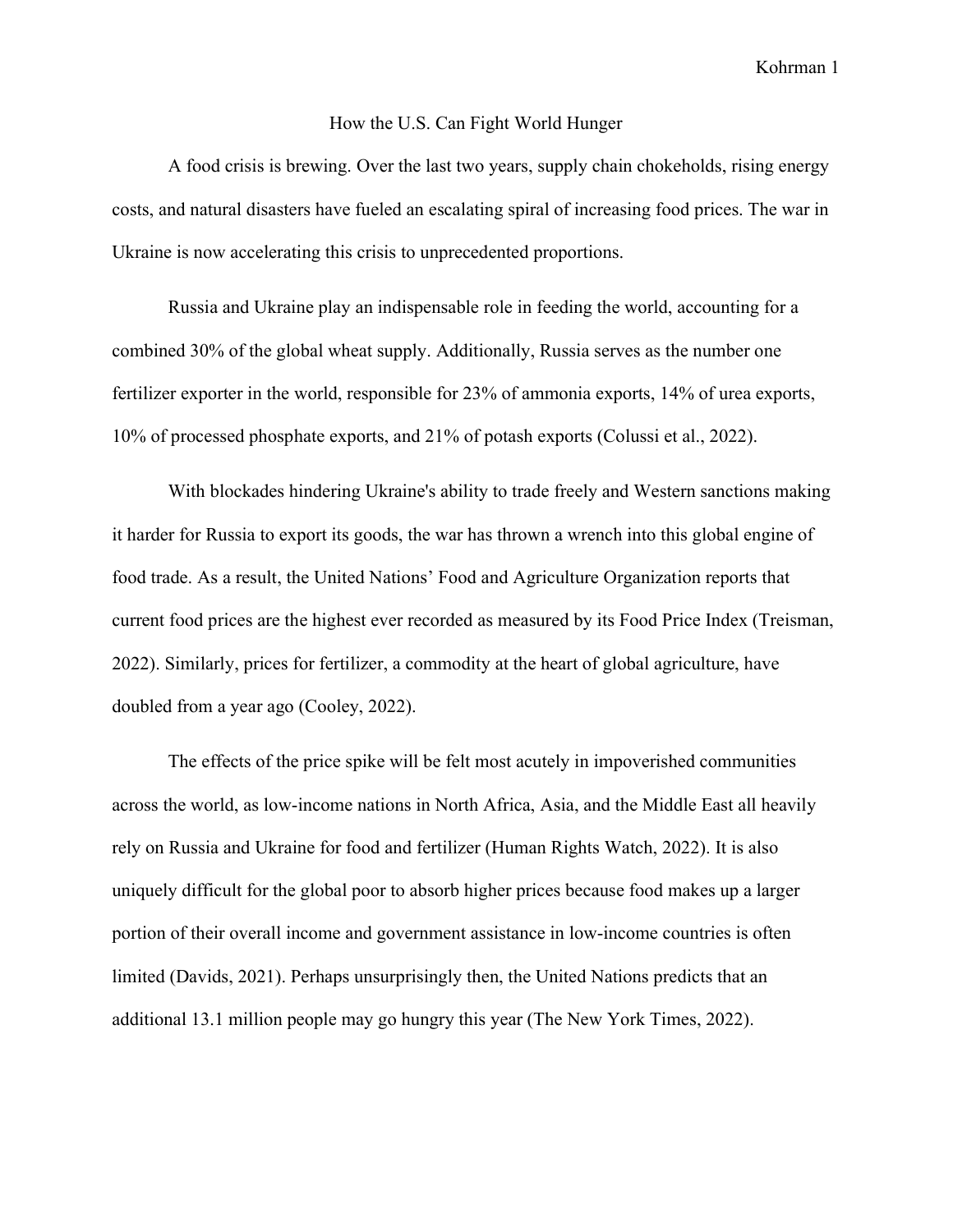Kohrman 2

The market will not resolve this crisis on its own. Growing new harvests to make up for lost exports requires massive capital investment and months of preparation, and with Russia's recent announcement of halting its fertilizer exports (Elkin, 2022), it will become more expensive for farmers across the world to supplement the food shortfall by increasing their own outputs. Further, rising demand for grain within China—a market with the capacity to temporarily absorb higher prices—means that the limited supply on the market is quickly getting consumed (USDA, 2022), which leaves low-income countries with no clear path out of the current crisis.

The United Nations' World Food Program (WFP) offers an effective solution to this dilemma. Already serving 80 million people across 80 countries, the WFP is the largest humanitarian organization dedicated to tackling food insecurity. Third-party analysis by the Canadian International Development Agency indicates that the WFP has robust logistical capacity and has been historically successful at achieving its development goals (Global Affairs Canada, 2017).

However, a dearth of funding is standing in the way of the WFP providing food for millions of people in need. Direct food deliveries, in particular, have become more challenging since rising fuel prices are raising transport costs while the expanding number of food crises is stretching the WFP's already-overstrained distribution channels.

In fact, since the start of the war in Ukraine, operational costs for the WFP have increased 44% (World Food Program, 2022), resulting in a budget shortfall of \$10 billion (Bourne, 2022). On the ground, the lack of funding has meant that the WFP is halving its rations to seven of the world's most impoverished countries in order to feed Ukrainians (Kroll, 2022).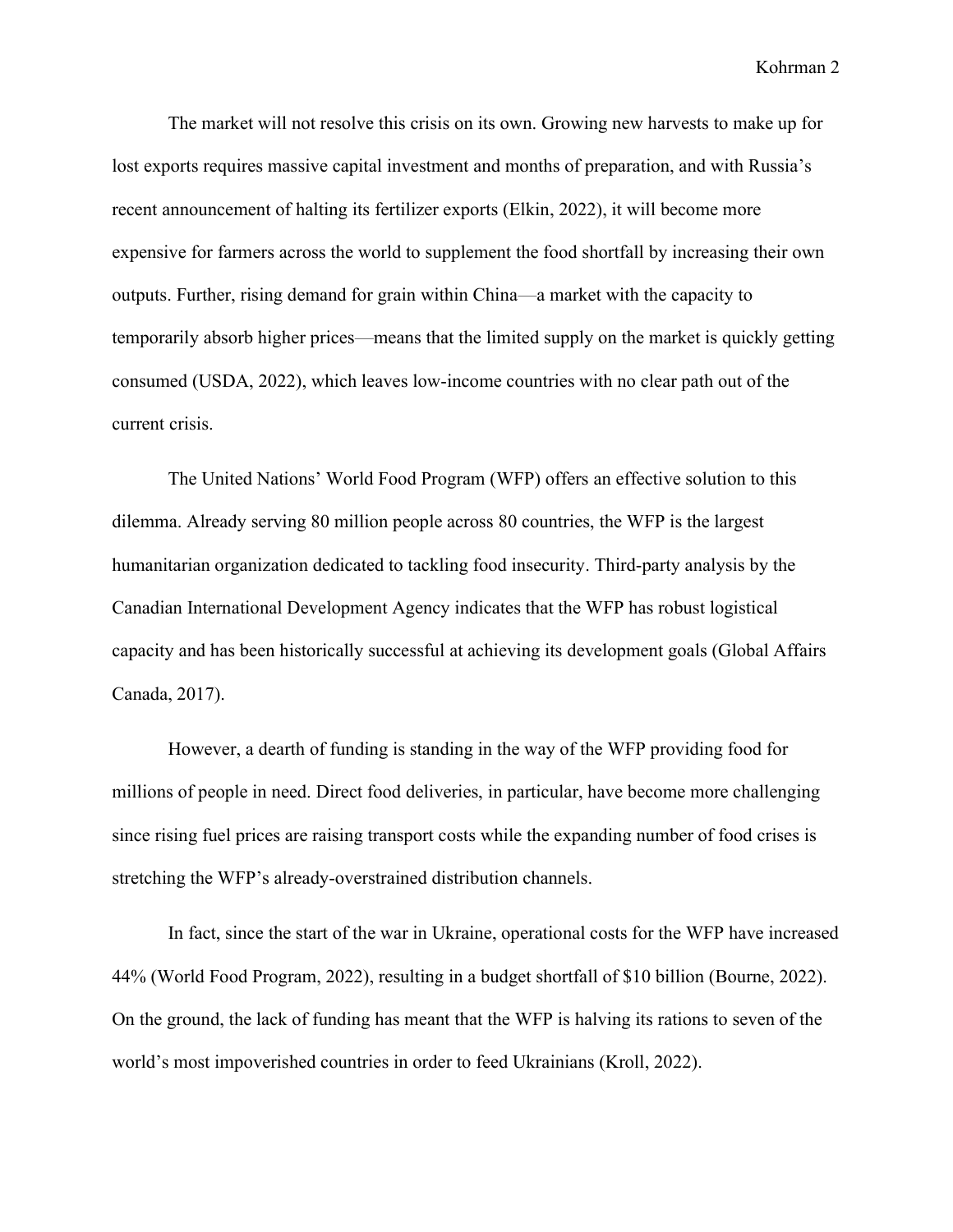Kohrman 3

The WFP does not simply supply food. Much of its economic support comes in the form of direct cash transfers—a strategy the WFP will likely lean on more heavily in the coming months as developing new shipping routes becomes untenable. Yet, with food prices set to rise by 22.9% in 2022, each dollar of direct aid now goes less far (Hayashi, 2022), which, coupled with millions more people in need of assistance, makes it impossible for the WFP to meet the needs of the world's poor without a substantial increase in funding.

The U.S. ought to step up and finance the WFP's budget gap to meet the exigencies of the moment. The Senate should start by approving the \$40 billion military and humanitarian aid package approved by the House, which includes \$4.4 billion for global food assistance (Bolton, 2022). Meanwhile, President Biden should leverage his executive powers to allocate money to the U.S. Agency for International Development in order to ensure that the WFP is fully funded. Otherwise, the organization will fall short of its objectives for 2022, and millions of people, for no fault of their own, will be relegated to starvation.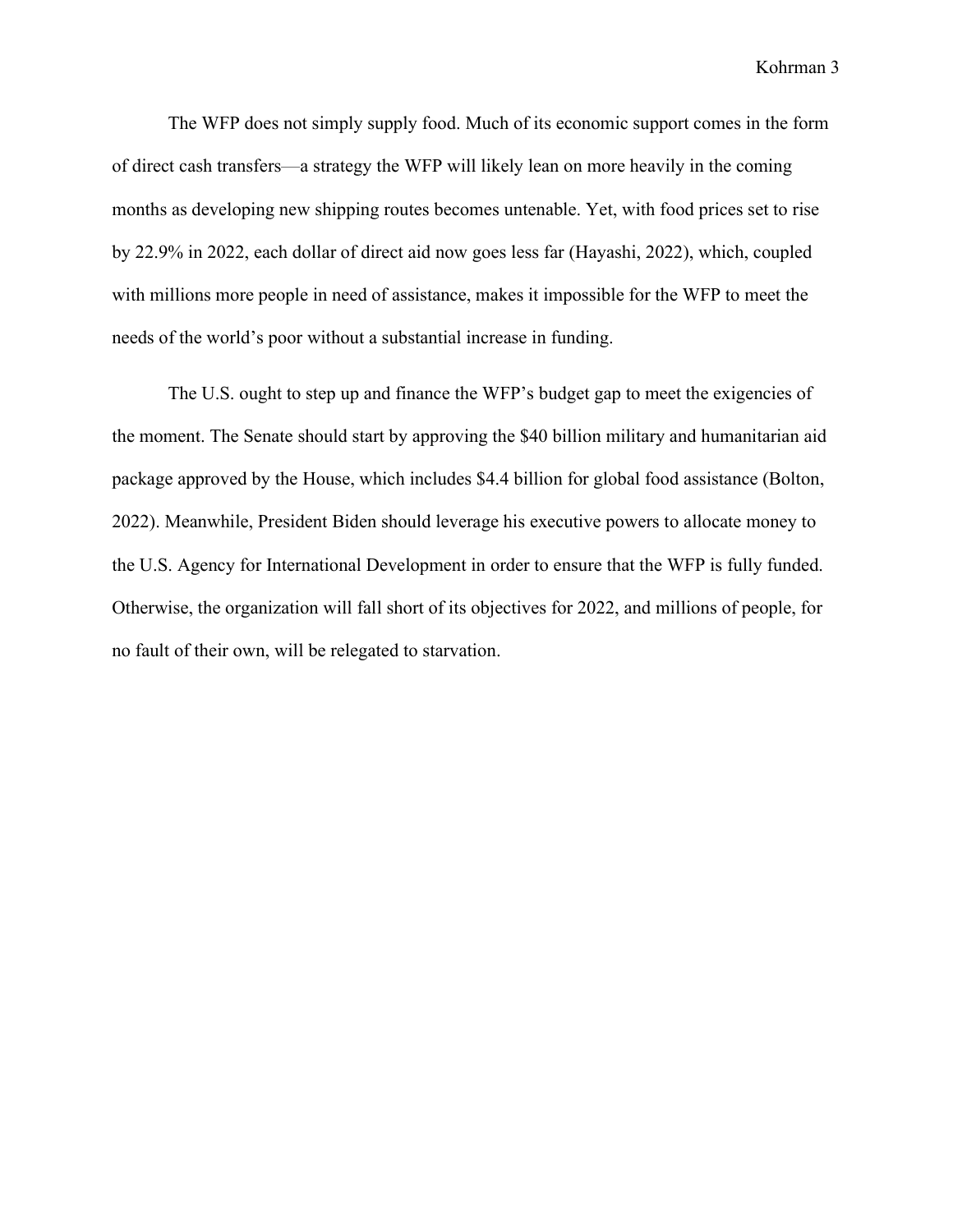## References

- Bolton, A. (2022, May 16). Senate Advances \$40 Billion Ukraine Aid Package. The Hill. https://thehill.com/news/senate/3490453-senate-set-to-advance-40-billion-ukraine-aidpackage/
- Bourne, J. K. (2022, March 25). War in Ukraine Could Plunge World Into Food Shortages. National Geographic. https://www.nationalgeographic.com/environment/article/war-inukraine-could-plunge-world-into-food-shortages

Colussi, J., Schnitkey, G., & Zulauf, C. (2022, March 17). War in Ukraine and Its Effect on Fertilizer Exports to Brazil and the U.S. farmdoc daily. https://farmdocdaily.illinois.edu/2022/03/war-in-ukraine-and-its-effect-on-fertilizerexports-to-brazil-and-the-us.html

Cooley, P. (2022, April 1). Surging Fertilizer Costs Hit Farmers, Small Businesses, Homeowners. The Columbus Dispatch. https://www.dispatch.com/story/business/2022/03/30/farmers-confronted-surgingfertilizer-prices/7129974001/

- Davids, D. (2021, October 18). Rising Food Prices: The Fuel for Global Unrest? S-RM. https://insights.s-rminform.com/rising-food-prices
- Elkin, E. (2022, March 4). Russia Jolts Global Fertilizer Market by Seeking End to Exports. Bloomberg. https://www.bloomberg.com/news/articles/2022-03-04/russia-calls-ondomestic-fertilizer-producers-to-halt-exports
- Global Affairs Canada. (2017, January 16). Review of the World Food Programme's Humanitarian Assistance and Development Effectiveness. Government of Canada.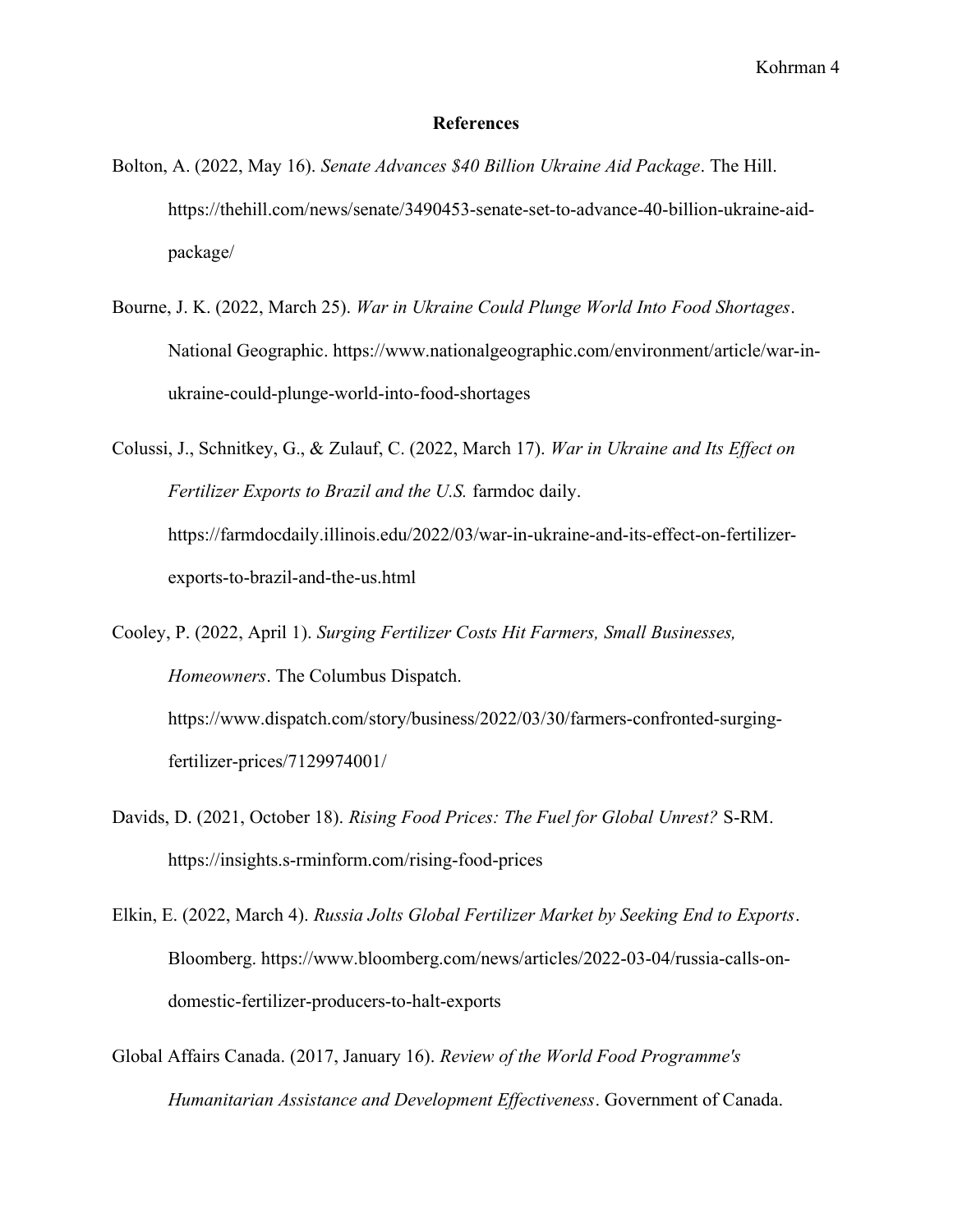https://www.international.gc.ca/gac-amc/publications/evaluation/2012/dev-wfppam12.aspx?lang=eng

Hayashi, Y. (2022, April 26). World Bank Projects Elevated Energy, Food Prices, Keeping Upward Pressure on Inflation. The Wall Street Journal. https://www.wsj.com/articles/world-bank-projects-elevated-energy-food-prices-keepingupward-pressure-on-inflation-11650978002

- Human Rights Watch. (2022, May 12). Ukraine/Russia: As War Continues, Africa Food Crisis Looms. Human Rights Watch. https://www.hrw.org/news/2022/04/28/ukraine/russia-warcontinues-africa-food-crisis-looms
- Kroll, K. (2022, April 27). War in Ukraine Is Compounding Africa's Food Crisis. Deutsche Welle. https://www.dw.com/en/war-in-ukraine-is-compounding-africas-food-crisis/a-61607419
- The New York Times. (2022, April 8). How Is War Affecting Your Grocery Bill? The New York Times Daily Newsletter. https://www.nytimes.com/2022/04/08/podcasts/daily-newsletterukraine-russian-supply-chain.html
- Snell, K. (2022, March 10). Congress Passes \$13.6 Billion in Ukraine Aid Along With Government Funding. NPR. https://www.npr.org/2022/03/09/1085509937/houseadvances-13-6-billion-in-ukraine-aid-along-with-government-funding

Treisman, R. (2022, April 8). Global Food Prices Hit Their Highest Recorded Levels Last Month, Driven Up by the War. NPR. https://www.npr.org/2022/04/08/1091705608/global-food-prices-record-high-ukrainewar